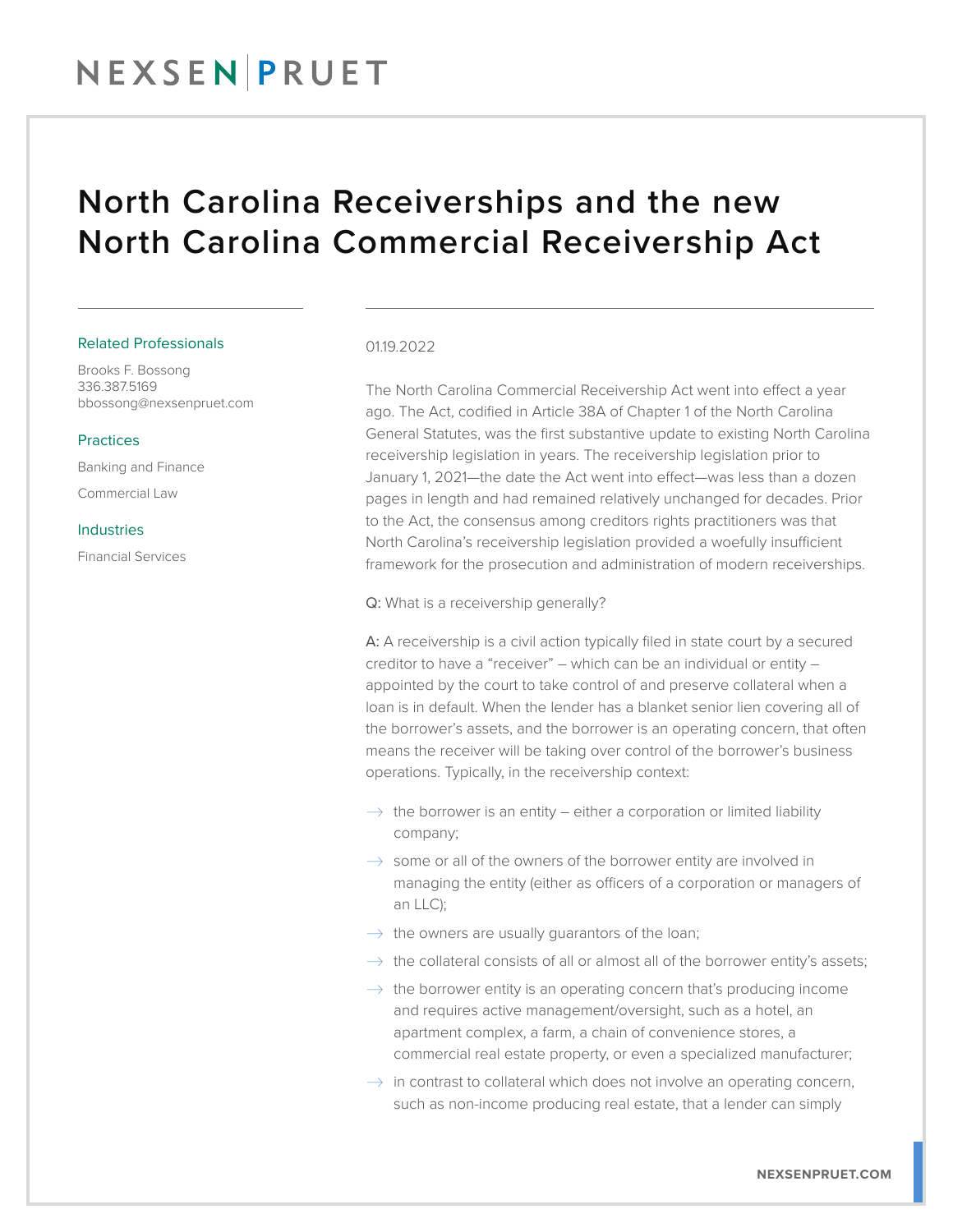foreclose against without having to worry about preserving going concern value); and

 $\rightarrow$  the loan is in default.

Q: You said "typically filed in state court," can a creditor bring a receivership in federal court?

A: Yes, a receivership can be brought in a U.S. district court. While federal receiverships are less common than state court receiverships, federal receiverships are useful tools when the borrower owns properties in multiple states. That's because a receiver in federal court can act across state borders, wherever the debtor owns property in the U.S. That feature – a receiver's control over a debtor's property in multiple districts – is specifically provided for in 28 U.S.C. § 754. That's in contrast to a state court receivership in which the receiver's reach is limited to the borrower's assets within the state.

Q: Why is a receivership particularly suited for collateral consisting of an operating concern?

A: It's a matter of preserving the collateral's "going concern" value. If you're the lender and your borrower is a business entity, and your loan to that business entity is secured by all of the business's assets, and that business entity consists of some type of operating concern that's generating cash flow, such as a hotel, apartment complex, farm, commercial real estate property, etc., typically that business is going to retain its value only as a going concern. Remember, the lender's objective is not to have the receiver take over and operate the business long term but, rather, manage the business long enough so that it can be prepared for sale to a third party in order to pay down the indebtedness under the loan. That third-party buyer is going to pay a lot more for a hotel that is operating than a hotel that's been shuttered for months and has no cash flow.

#### Q: Who picks the receiver?

A: The court appoints the receiver. In practice, the creditor typically selects the receiver but the court has to be satisfied that the receiver is actually qualified to act as a receiver for the particular collateral subject to the receivership. With collateral that consists of an apartment complex, for example, the receiver will be a property management company that has a track record managing such properties in receivership. If the collateral is a hotel, the receiver will be a company that specializes in acting as a receiver for collateral consisting of hotels.

The receiver in the commercial loan context is often an entity -- as opposed to an individual – and, as noted, that receiver entity will have substantial experience acting as receiver for the particular type of collateral at issue. Bear in mind that the receiver will be taking over the management of the collateral—be it a hotel, a farm, or apartment complex —and the receiver will effectively move the borrower management team out of the way and take over the borrower's operations. And for the duration of the receivership proceeding, the receiver will continue to manage the business/ collateral until the collateral can be sold and the sale proceeds are applied to the loan balance. That's why it's critical to have the right receiver in place for the particular collateral at issue. As a quick aside, while a receiver in the commercial loan context is usually an entity, receivers can be individuals as well. For instance, there are attorneys in North Carolina who specialize in acting as receivers in the agricultural loan context.

Q: Let's look at this from the perspective of the borrower – what if you're the borrower, a going concern business entity, and you (or rather the business owners) oppose the receivership, how do you—the borrower and its owners--do that?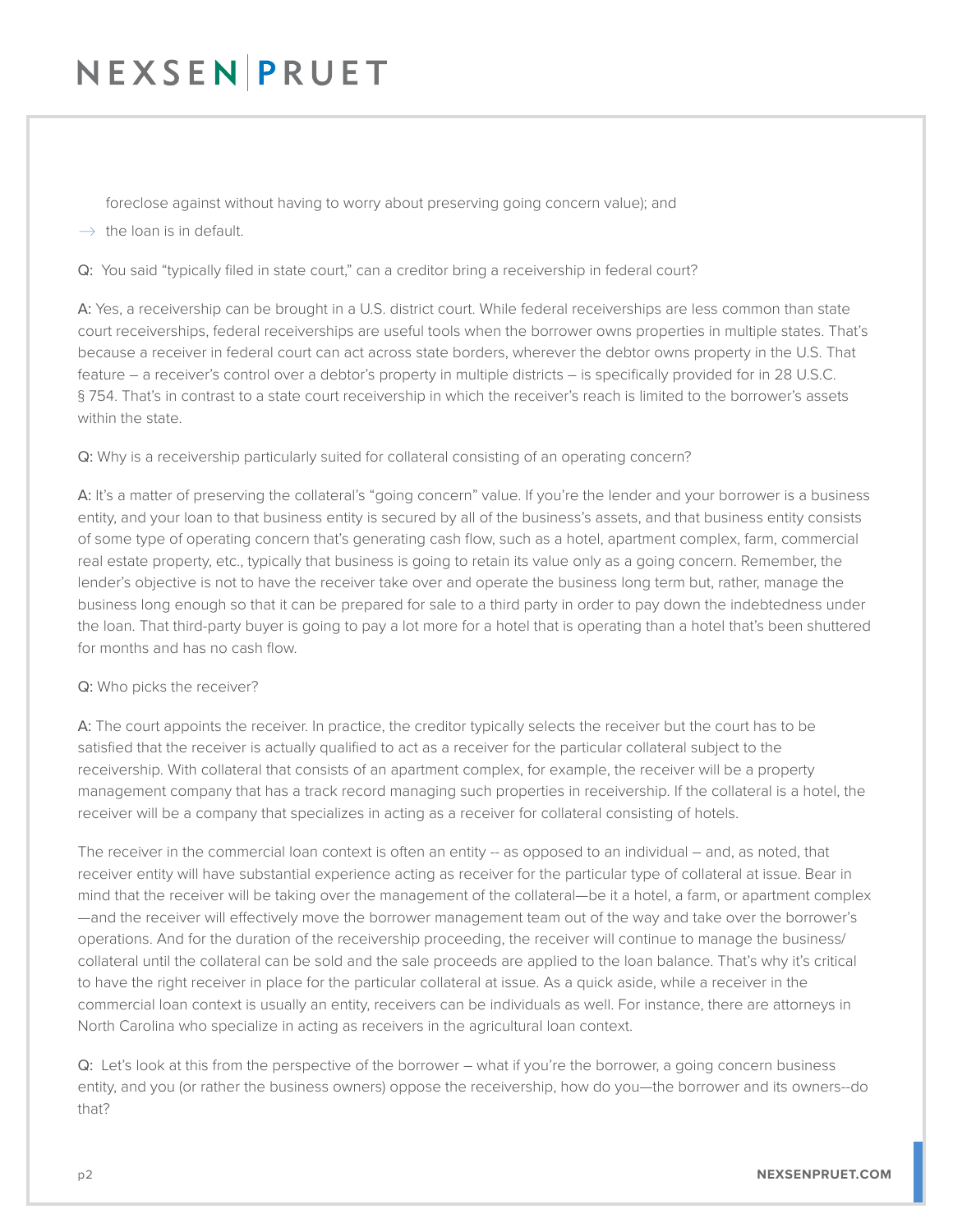A: One way is for the borrower to file Chapter 11 – that will stop a receivership proceeding in its tracks. Filing a Chapter 11 is an expensive process. But if the borrower wants to remain in control of its destiny and is confident it can successfully complete a plan of reorganization, Chapter 11 would be the answer.

Q: What if the borrower doesn't want to do something as drastic as filing Chapter 11 – the borrower simply wants to oppose the receivership from its role as the party defendant in the receivership case, is that an option?

A: While any defendant—and the borrower is a defendant in the receivership case--has the right to raise meritorious defenses and counterclaims, the reality is that almost all commercial loan documents contain receivership as a remedy in the event of the borrower's default. With a receivership provision in the loan documents, the lender doesn't have to show fraud or gross mismanagement by the borrower, just evidence of default. So if the borrower is delinquent in its payments or is in default under some other provision of the loan documents (e.g. failed to maintain insurance on the collateral, failed to pay property taxes on the collateral, refused to provide copies of its financials/tax returns to the lender), default is relatively easy for the lender to prove, and difficult for the borrower to contest, triggering the lender's right to receivership as a remedy.

I should also add that in those cases where the collateral consists of all of the borrower's assets and accounts, the court order appointing the receiver is very comprehensive:

- $\rightarrow$  It gives the receiver immediate control of the borrower's finances and accounts;
- $\rightarrow$  It provides injunctive relief (meaning the borrower and its managers are prohibited from interfering with the receiver); and
- $\rightarrow$  The order will provide that, if necessary, the sheriff is authorized to enter the premises of the borrower, take possession of the personal property collateral, and deliver it to the receiver.

As you can see, a receivership is a powerful tool. If the borrower and its owners do not cooperate in surrendering control of the collateral pursuant to the receivership order, or if they interfere with the receiver, they can be held in contempt of court – individuals violating the order can actually be arrested. A receivership order does have teeth.

Q: If a receivership is difficult to contest, can the borrower and its owners simply consent to the appointment of a receiver to take over the borrower's assets and operations?

A: Yes, in practice, that actually happens quite a bit – the borrower entity and its owners will agree to the receivership before it's even filed. In that case, the parties will submit a consent order for the appointment of a receiver to take over operations, finances, and accounts.

If the borrower and its owners are being particularly cooperative, and the parties get ahead of the curve, sometimes filing the receivership can be avoided by the parties simply entering into a forbearance arrangement. In that instance, the parties will agree that the lender will hold off putting the borrower in receivership in exchange for the borrower satisfying certain terms within certain timeframes, and if the borrower is ultimately unable to satisfy those terms, then the borrower consents to the appointment of a receiver.